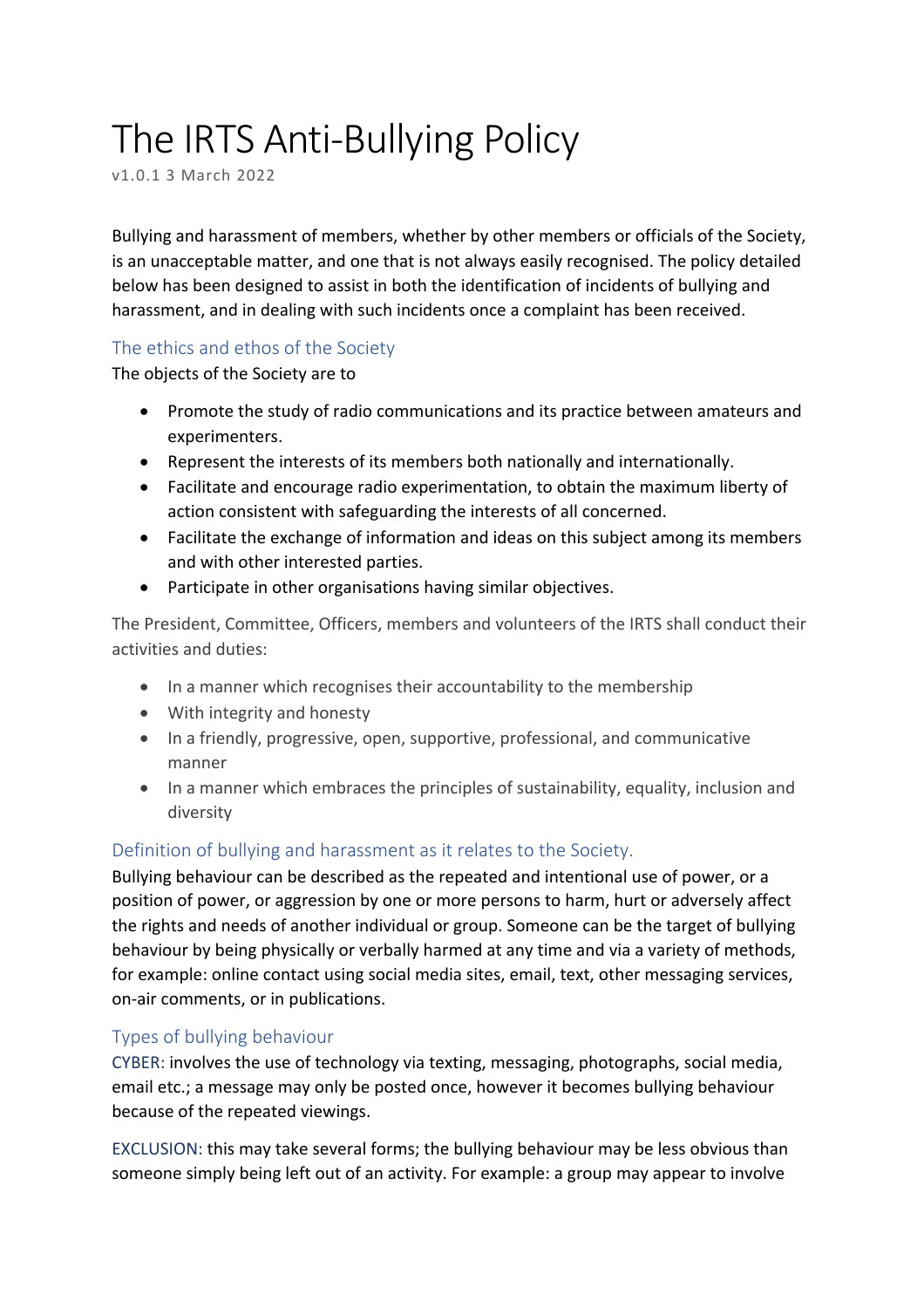someone but then regularly choose to exclude them within the group activity; a group pass on misinformation so someone gets wrong messages about an activity, turning up too early/late or in the wrong location etc.

VERBAL: involves something someone says to another person, e.g. gossiping, telling lies or calling someone names, etc.; this can include the tone used when speaking to someone e.g. sarcastically or shouting.

Bullying will usually involve several types of behaviour and the issues may, when viewed as individual incidents, seem petty or inconsequential. However, for the person on the receiving end the bullying behaviour is a hurtful series of happenings. It is important to have the knowledge of the different types of behaviour to better deal with issues of bullying in the Society. Often, identifying bullying behaviour is about being observant to the behaviours of others. This helps too in differentiating between bullying behaviour and banter, i.e. to observe if the behaviour is a two way communication as between friends or peer individuals where there is a balance of power between those involved; or if the behaviour is directed one way with the influence and power being one sided.

### The effects of bullying

Bullying has the negative effect of alienating people, leaving them feeling that their contribution is not valued. This behaviour can be destructive to the society as a whole; often people just look the other way instead of dealing with the issue, eventually leaving as it is not a healthy environment to be around. As a Society it is our core function to be inclusive of diversity and to welcome people in, encourage their development and to promote the growth of amateur radio. It should be an enjoyable and a proactive environment.

#### Recording of instances of bullying

The victim of the perceived bullying behaviour should keep a diary or a log of the incidences including times, dates, places, circumstances, and type of bullying experienced.

#### Investigation

Reports of abuse must be dealt with in an unbiased and a fair manner and may warrant the setting up of a neutral, temporary, confidential hearings subcommittee for the purpose of investigation. The membership of the subcommittee needs to be agreeable to both parties, should either party be uncomfortable with the committee selection.

#### Disciplinary procedure

After a full investigation by the subcommittee, the Committee may act under Society Rule 8.1 that prescribes a process for expelling a member.

#### Appeal

All appeals to the decision of the Committee or subcommittee can be made under rule 29.1.

#### Reporting procedure

Instances of bullying and harassment should be sent in confidence to either irts secretary@irts.ie or president@irts.ie where they will be treated in confidence and with sympathy. If you are uncomfortable with this process, or if your concern regards the